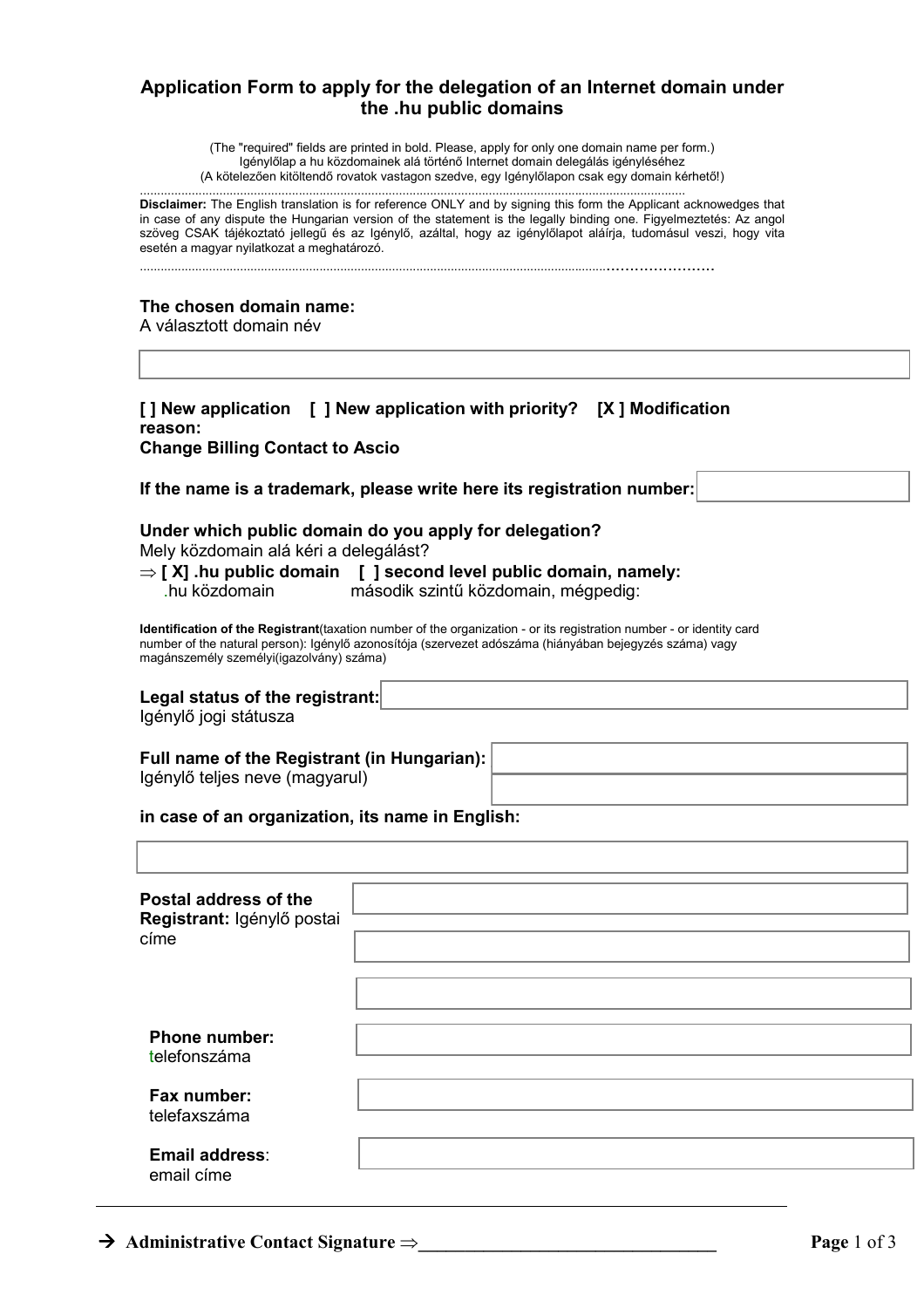### **Hungarian Administrative Contact Person appointed by the Registrant (if different):**

Igénylő által kijelölt adminisztratív kapcsolattartó (ha különbözik Igénylőtől)

| <b>Postal address:</b><br>postai címe<br><b>Phone number:</b><br>telefonszáma<br>Fax number:<br>telefaxszáma<br><b>Email:</b> email cime<br>I declare<br>Kijelentem, hogy<br>know,<br>$\circ$<br>J.<br>$\circ$<br>application,<br>$\circ$<br>Registrar | obey<br>the<br>Registration<br>Rules;<br>accept<br>and<br>Domain<br>a Domainregisztrációs Szabályzatot ismerem, elfogadom és betartom;<br>I accept the decision of the Registrar and the Administrator in questions concerning domain<br>delegation<br>and<br>maintenance;<br>a domain igénylésével, delegálásával és fenntartásával kapcsolatos kérdésekben a Nyilvántartó<br>és a Regisztrátor döntését elfogadom;<br>I accept that in case of a disagreement concerning the eligibility of a chosen domain name, the<br>refers<br>itself<br>Council:<br>to<br>the<br>οf                                                                                 |                                                                                                                                                                                                                                                                                                                                                                                                                                                                                                                                                                         |
|--------------------------------------------------------------------------------------------------------------------------------------------------------------------------------------------------------------------------------------------------------|------------------------------------------------------------------------------------------------------------------------------------------------------------------------------------------------------------------------------------------------------------------------------------------------------------------------------------------------------------------------------------------------------------------------------------------------------------------------------------------------------------------------------------------------------------------------------------------------------------------------------------------------------------|-------------------------------------------------------------------------------------------------------------------------------------------------------------------------------------------------------------------------------------------------------------------------------------------------------------------------------------------------------------------------------------------------------------------------------------------------------------------------------------------------------------------------------------------------------------------------|
|                                                                                                                                                                                                                                                        |                                                                                                                                                                                                                                                                                                                                                                                                                                                                                                                                                                                                                                                            |                                                                                                                                                                                                                                                                                                                                                                                                                                                                                                                                                                         |
|                                                                                                                                                                                                                                                        |                                                                                                                                                                                                                                                                                                                                                                                                                                                                                                                                                                                                                                                            |                                                                                                                                                                                                                                                                                                                                                                                                                                                                                                                                                                         |
|                                                                                                                                                                                                                                                        |                                                                                                                                                                                                                                                                                                                                                                                                                                                                                                                                                                                                                                                            |                                                                                                                                                                                                                                                                                                                                                                                                                                                                                                                                                                         |
|                                                                                                                                                                                                                                                        |                                                                                                                                                                                                                                                                                                                                                                                                                                                                                                                                                                                                                                                            |                                                                                                                                                                                                                                                                                                                                                                                                                                                                                                                                                                         |
|                                                                                                                                                                                                                                                        |                                                                                                                                                                                                                                                                                                                                                                                                                                                                                                                                                                                                                                                            |                                                                                                                                                                                                                                                                                                                                                                                                                                                                                                                                                                         |
|                                                                                                                                                                                                                                                        |                                                                                                                                                                                                                                                                                                                                                                                                                                                                                                                                                                                                                                                            |                                                                                                                                                                                                                                                                                                                                                                                                                                                                                                                                                                         |
|                                                                                                                                                                                                                                                        |                                                                                                                                                                                                                                                                                                                                                                                                                                                                                                                                                                                                                                                            |                                                                                                                                                                                                                                                                                                                                                                                                                                                                                                                                                                         |
| $\circ$                                                                                                                                                                                                                                                | decision<br>the<br>Advisory<br>hogy a az igények Domainregisztrációs Szabályzatnak való<br>tudomásul veszem,<br>megfelelőségével kapcsolatos vita esetén a Regisztrátor és a Nyilvántartó a Tanácsadó Testület<br>döntésének veti alá magát;<br>In case of a disagreement concerning either the delegation and registration of the domain or the<br>effort of the signed provider contract, as well as the existence and accomplishment of rights and<br>charges deriving from this contract, I refer myself to the decision of the Arbitration Panel<br>supported by the Administrator. The Arbitration Panel judges the debate with the effect of a non- |                                                                                                                                                                                                                                                                                                                                                                                                                                                                                                                                                                         |
|                                                                                                                                                                                                                                                        |                                                                                                                                                                                                                                                                                                                                                                                                                                                                                                                                                                                                                                                            |                                                                                                                                                                                                                                                                                                                                                                                                                                                                                                                                                                         |
|                                                                                                                                                                                                                                                        |                                                                                                                                                                                                                                                                                                                                                                                                                                                                                                                                                                                                                                                            |                                                                                                                                                                                                                                                                                                                                                                                                                                                                                                                                                                         |
|                                                                                                                                                                                                                                                        |                                                                                                                                                                                                                                                                                                                                                                                                                                                                                                                                                                                                                                                            |                                                                                                                                                                                                                                                                                                                                                                                                                                                                                                                                                                         |
|                                                                                                                                                                                                                                                        | cégszerű aláírás                                                                                                                                                                                                                                                                                                                                                                                                                                                                                                                                                                                                                                           | appealable, according to the concerning rules of procedure published on the Web Server.<br>a domain delegálással és regisztrálással illetve a megkötött szolgáltatói szerződés hatályával, az<br>ebből eredő jogok és kötelezettségek fennállásával, teljesítésével kapcsolatos vitás kérdésekben<br>alávetem magamat a Nyilvántartó által támogatott Eseti Választottbíróság döntésének, amely<br>bíróság a vitát a jogerős bírói ítélet hatályával bírálja el.<br>Name of the Registrant's representative:<br>Az Igénylő képviselőjének neve<br>Authorized signature: |